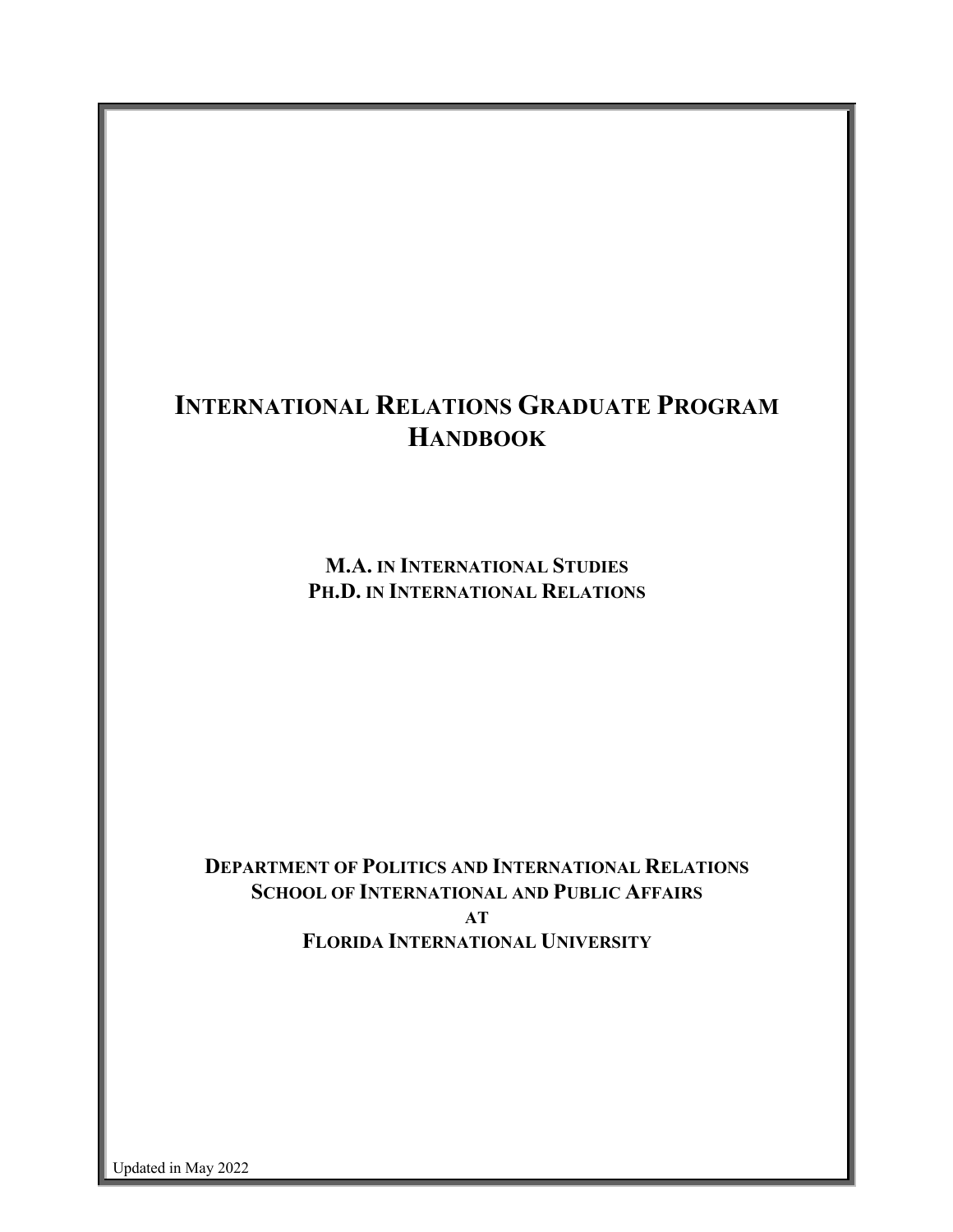# **GRADUATE PROGRAM HANDBOOK**

# **DEPARTMENT OF POLITICS AND INTERNATIONAL RELATIONS FLORIDA INTERNATIONAL UNIVERSITY**

#### **OVERVIEW**

The Department of Politics and International Relations is comprised of roughly 33 permanent faculty members, 1,800 undergraduate majors, and close to 120 graduate students. It offers a variety of degree programs including four graduate degrees: a Master of Arts degree in International Studies, a Doctor of Philosophy degree in International Relations, a Master of Arts in Political Science, and a Doctor of Philosophy degree in Political Science. It also offers joint M.A.-Ph.D. programs in cooperation with the Asian Studies, the Africa and African Diaspora Studies, Latin America and Caribbean Studies, and Religious Studies programs. This Handbook provides information about the M.A. in International Studies and the Ph.D. in International Relations (including the joint programs involving the International Relations Ph.D.).

The M.A. in International Studies and the Ph.D. in International Relations give students the opportunity to take an interdisciplinary approach to contemporary and historical problems of global affairs. We prepare students to be effective researchers, teachers and analysts of international relations in the U.S. and around the world. The Department's graduate program is one of the largest in the Steven J. Green School of International and Public Affairs (SIPA) at FIU. It is nationally recognized for producing well-trained graduates in many different areas of international studies. We have a high placement rate for graduating students seeking jobs as university professors or as research associates in institutes with a political science focus. The Department's parent school, the Green School of International and Public Affairs (SIPA), is an affiliate member of the Association of Professional Schools of International Affairs (APSIA).

#### **LIFE AS A GRADUATE STUDENT**

Students should be aware that, while there are many sources of guidance and support at FIU, the university is a large bureaucracy, and it behaves like one. There are rules, deadlines to be met, and forms to be filed at every step. While the Department makes every effort to remind students about the necessary procedures, all students are ultimately responsible for making themselves aware of the graduation requirements of the Department, SIPA, the Graduate School, and the University. Students are *strongly* advised to read carefully the Graduate School's *Graduate Policies and Procedures Manual*, its *Regulations for Thesis/Dissertation Preparation Manual*, and the other materials that are available on the Graduate School web site (gradschool.fiu.edu). Students are also urged to attend to the requirements described in this *Handbook*.

The following text incorporates policies and procedures of the State University System, Florida International University, the University Graduate School, the School of International and Public Affairs, and the Department itself. We make every effort to provide accurate information. In the event that the following text conflicts with the rules and regulations of a superceding body (such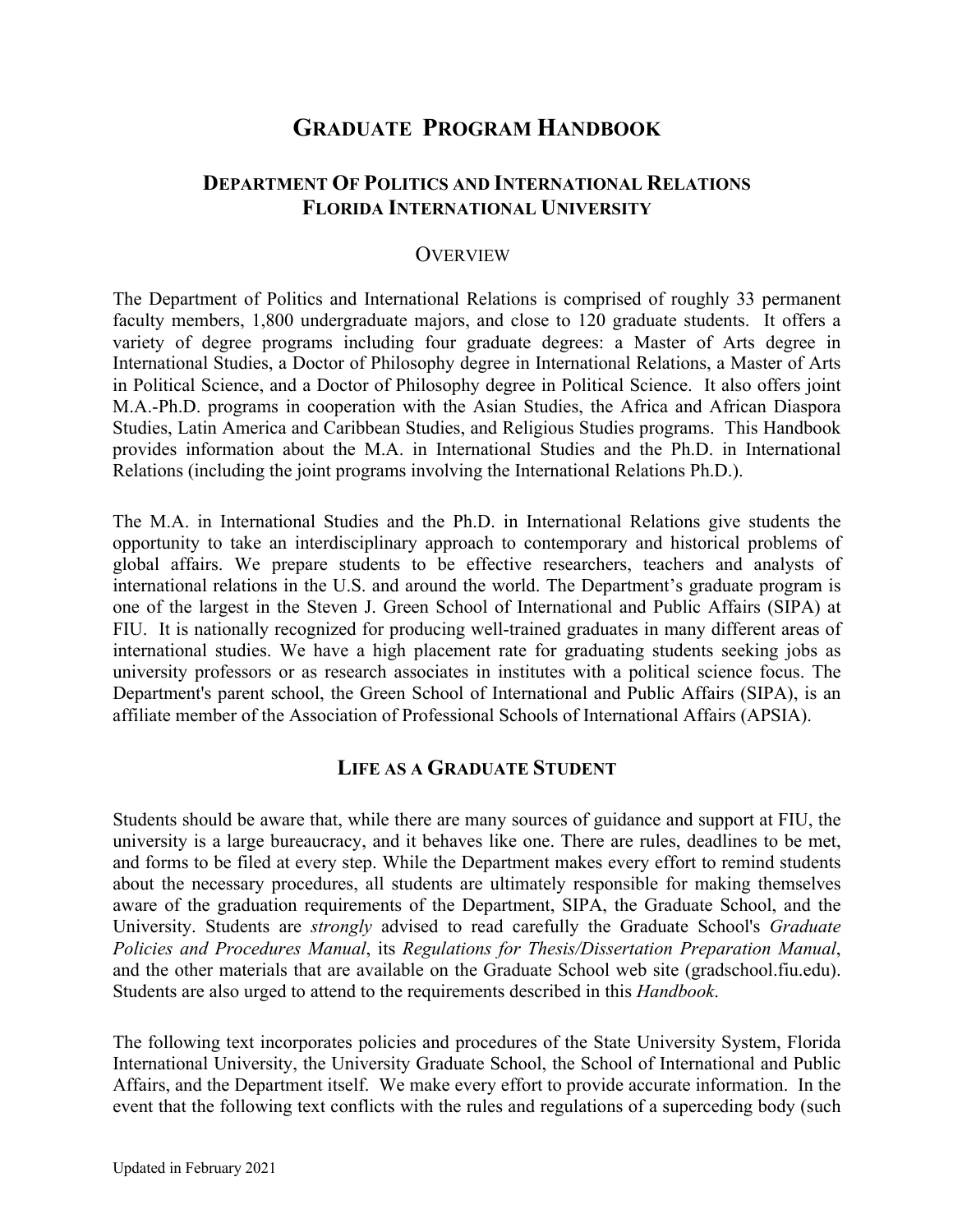as those listed above), however, students should assume that the regulations of those bodies take precedence over Departmental rules.

#### **ADMISSION TO THE GRADUATE PROGRAM**

All applicants for graduate study must have B.A. or B.S. degree, or its equivalent, from a recognized institution of higher education before matriculating in the program. Applicants to the M.A. program must have a grade point average of 3.0, or its equivalent, in the last two years of degree work. Applicants to the Ph.D. program must have a minimum undergraduate grade point average of 3.2, or its equivalent, a minimum grade point average of 3.5 for all combined graduate work. All applicants must submit GRE scores and transcripts of all undergraduate and previous graduate coursework. For applicants who are not native speakers of English, a minimum score of 550 (or 80 internet-based) on the TOEFL is required for the M.A. program, and 575 (or 90 internet-based) for the Ph.D. program. The Department's admission committee may make an exception to these admission requirements, when it is persuaded that a particular case warrants doing so, but it will not waive the requirement that all necessary scores and transcripts be submitted for evaluation.

A background in the social sciences, or in certain relevant fields of the humanities, is desirable but not required for admission to the graduate program. Prospective students with little or no relevant background may wish to enroll as non-degree seeking students in the Department's undergraduate and graduate courses before applying for admission. Please note, however, that undergraduate credit cannot be used for the fulfillment of graduate requirements.

If admitted to the graduate program, students may transfer up to 12 graduate credits earned in non-degree seeking status at FIU and up to 6 graduate credits earned at other recognized institutions of graduate education, provided a grade B or better was awarded. The only exception to this limit on transfer of credits is that students who are admitted to the Ph.D. program, and who have previously completed an M.A. degree in a field relevant to their doctoral studies, may transfer up to a maximum of 36 credits. Transfer credit is subject to other graduate school regulations, and it is never determined in advance of acceptance into the program. Ordinarily, matriculated students should meet with the graduate director at the conclusion of their first year in the program to determine what transfer credit will be awarded.

M.A. students may matriculate in either the fall or the spring semester. Ph.D. students matriculate only in the fall semester.

## **APPLICATION PROCEDURES**

Students applying for graduate study at FIU must submit application materials to *two* different offices: to the Graduate Application Office, and to the Department of Politics and International Relations. FIU uses a common, online institutional application form for all graduate programs. This form is available from the Graduate School's website (https://admissions.fiu.edu/how-toapply/graduate-applicant/steps-to-apply/index.html). The completed form is submitted online. The following additional materials must be submitted directly to the Graduate School Application Office: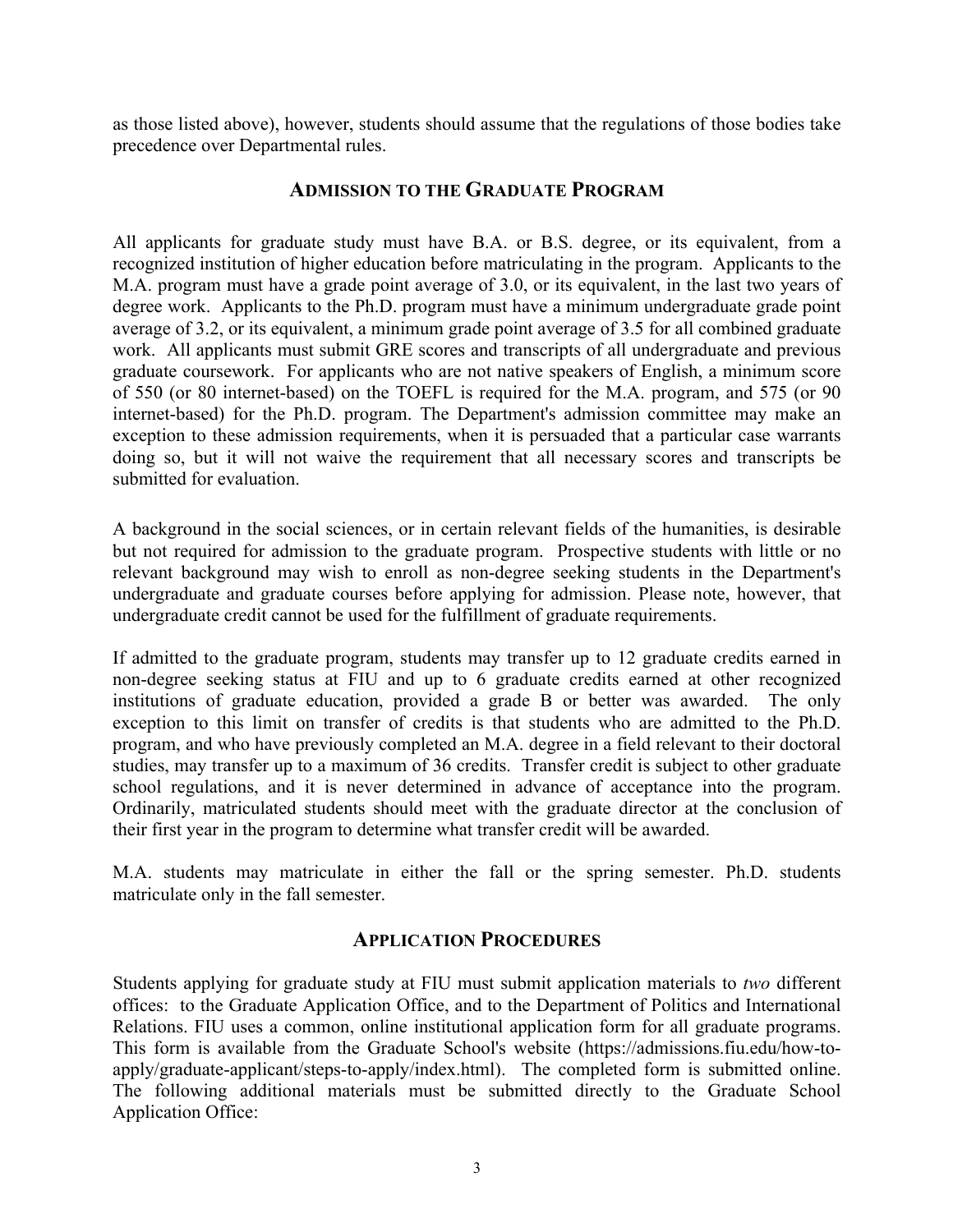- 1) Non-refundable application fee (currently \$30.00)
- 2) *Official* transcripts of all university coursework
- 3) *Official* copy of the GRE scores
- 4) *Official* copy of the TOEFL (if applicable)

In addition to these materials, students must also submit the following application materials directly to the Department of Politics and International Relations. These materials include:

- 1) Unofficial photocopies of all of the above documents
- 2) Letters of recommendation from university teachers and professors who have knowledge of the applicant's academic qualifications. Each letter should be accompanied by a copy of the Department's Letter of Recommendation form (available from the PIR website: pir.fiu.edu/graduate-programs/how-to-apply/ ). Two letters are required for applications to the M.A. program; three letters are required for the Ph.D. program.
- 3) A personal statement of approximately 3 pages, double-spaced, explaining the candidate's interest in pursuing a graduate degree and describing the expected focus of the candidate's graduate research.
- 4) A Writing sample. This should be a short essay (5 to 7 pages long) in English on a topic related to world politics.
- 5) Your Curriculum Vitae or resume and any academic publications.
- 6) The Department's supplemental application form (available from the PIR website: pir.fiu.edu/graduate-programs/how-to-apply/ ).

Applicants for fall semester admission and consideration for financial assistance (including all applicants to the Ph.D. program) must submit all necessary materials to the University Admissions Office and the Department of Politics and International Relations by *January 15*, or by *February 15* if financial assistance in the form of a teaching assistantship is not requested. For applicants to the M.A. program, the deadline is *September 1* for spring semester admission and *March 15* for fall semester admission.

The Graduate School Admissions Office formally notifies applicants once the Admissions Committee has made its recommendations and the Office of the Dean of the School of Internatinoal and Public Affairs has approved. The Director or Secretary may contact applicants informally about the status of their applications, but official notice of admission status can come only from the Graduate School. Once admitted, applicants may defer matriculation, by written request to the Director, for no more than one year. Financial assistance in the form of a teaching assistantship cannot be deferred.

#### **FINANCIAL ASSISTANCE**

The Department has a limited number of teaching assistantships that carry a stipend and that cover tuition and some (but not all) fees for 9 credits of coursework in the fall and spring semesters (10 credits in the semester a student registers for the required, 1-credit Graduate Pedagogy course), and 6 credits during the summer semester. Stipends are paid in the fall, spring and summer semesters. Teaching Assistants are required to register for the maximum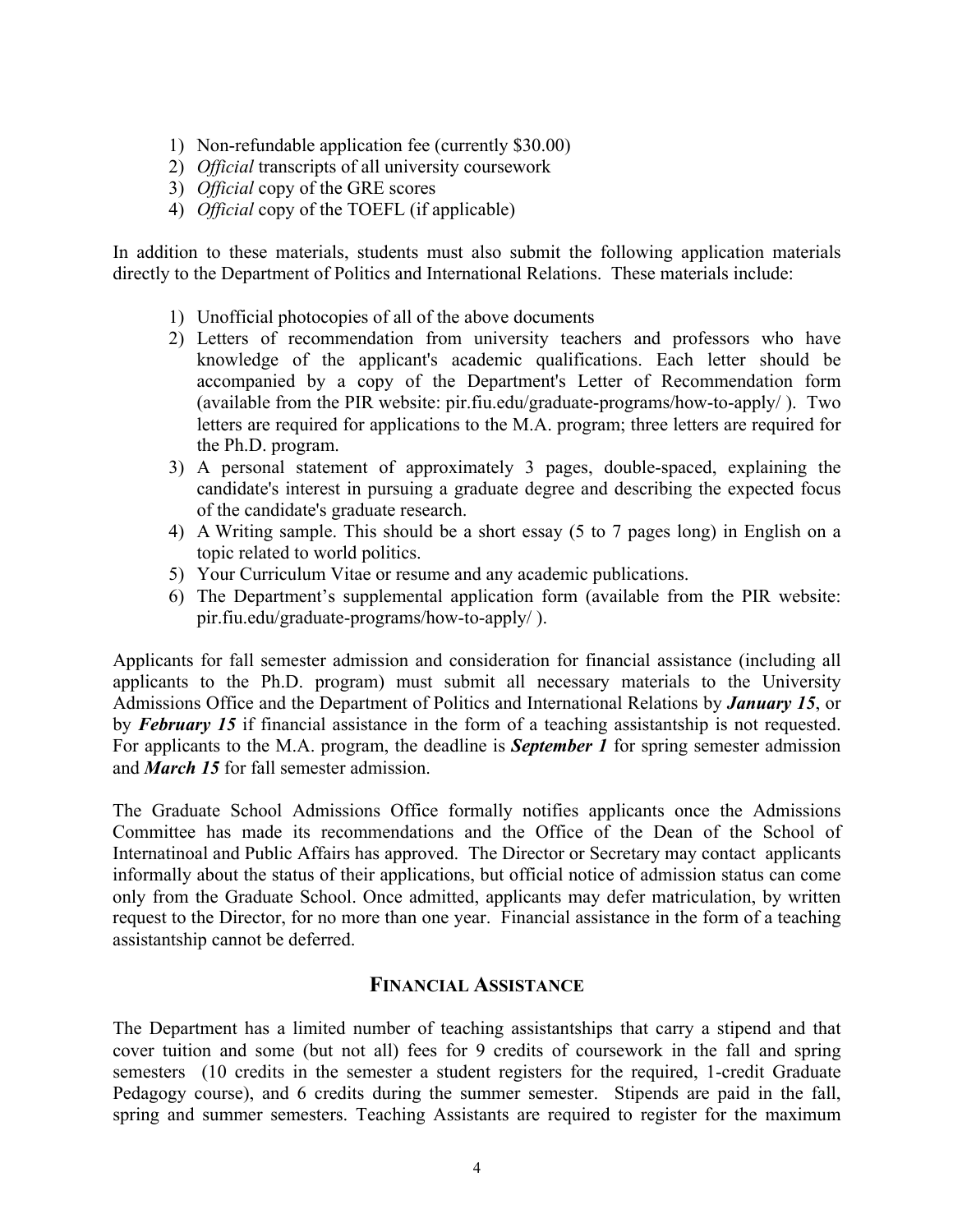number of credits covered by the assistantship in all semesters (9 credits in the fall and spring; 6 credits in the summer). Applicants to the Department's graduate programs who meet the appropriate deadlines and requirements are automatically considered for a teaching assistantship; continuing students may also apply for teaching assistantships by writing a letter to the Graduate Director requesting consideration. Non-US citizens who are receiving assistantships will need a social security number in order to receive their stipends. Non-US citizens should consult the Office of International Student Scholar Services for other policies and regulations pertaining to immigration and visa status. Students who are U.S. citizens or resident aliens, but not legal residents of Florida, are strongly encouraged to meet requirements for Florida residency as soon as possible. Eligible students should begin this process *before* they begin their first semester of study in the program.

Graduate students receiving an assistantship are assigned to faculty members, by the Graduate Director, for 20 hours per week as teaching assistants. Teaching assistants are otherwise expected to be full-time students and may not accept other forms of employment. Assistantships are renewable, subject to satisfactory academic progress, but renewal is not guaranteed. Students receiving financial assistance should not carry incomplete grades for more than one semester. More information of teaching assistantships can be found in the Department's *Graduate Assistant Policies and Procedures* statement.

Graduate students, and doctoral students in particular, are encouraged to seek outside funding for their research. Students should discuss fellowship opportunities with their faculty advisors, and may also wish to consult the Financial Aid Office at FIU for student loan and other relevant information.

#### **ADVISING**

New students should meet with the Graduate Program Director at the beginning of the semester of matriculation to plan their programs of study. The Department also conducts a graduate student orientation early in the Fall, and all students should attend this orientation at least once, ordinarily at the beginning of their fist semester in the program. The Director will make every effort to advise students on degree requirements throughout their programs of study. Nevertheless it is essential that all students take personal responsibility for being aware of the relevant degree requirements. Students are responsible for developing good working relations with members of the Department faculty who share their interests. All students should select a primary faculty advisor *by the end of the second semester in residence*. Students must select a primary advisor before submitting the Annual Student Evaluation and Mentoring Plan for the first time (this annual evaluation form must be submitted to the Graduate School every Spring). Students planning to write an M.A. thesis or Ph.D. dissertation should also familiarize themselves with the deadlines for choosing a thesis/dissertation supervisor and advisory committee.

#### **ENROLLMENT AND ACTIVE STATUS**

Students are encouraged to take courses on a full-time basis (9 credits per semester in the fall and spring; 6 credits in the summer). While some courses are offered after regular working hours, not all courses can be offered in this fashion. Students should not assume that the Department's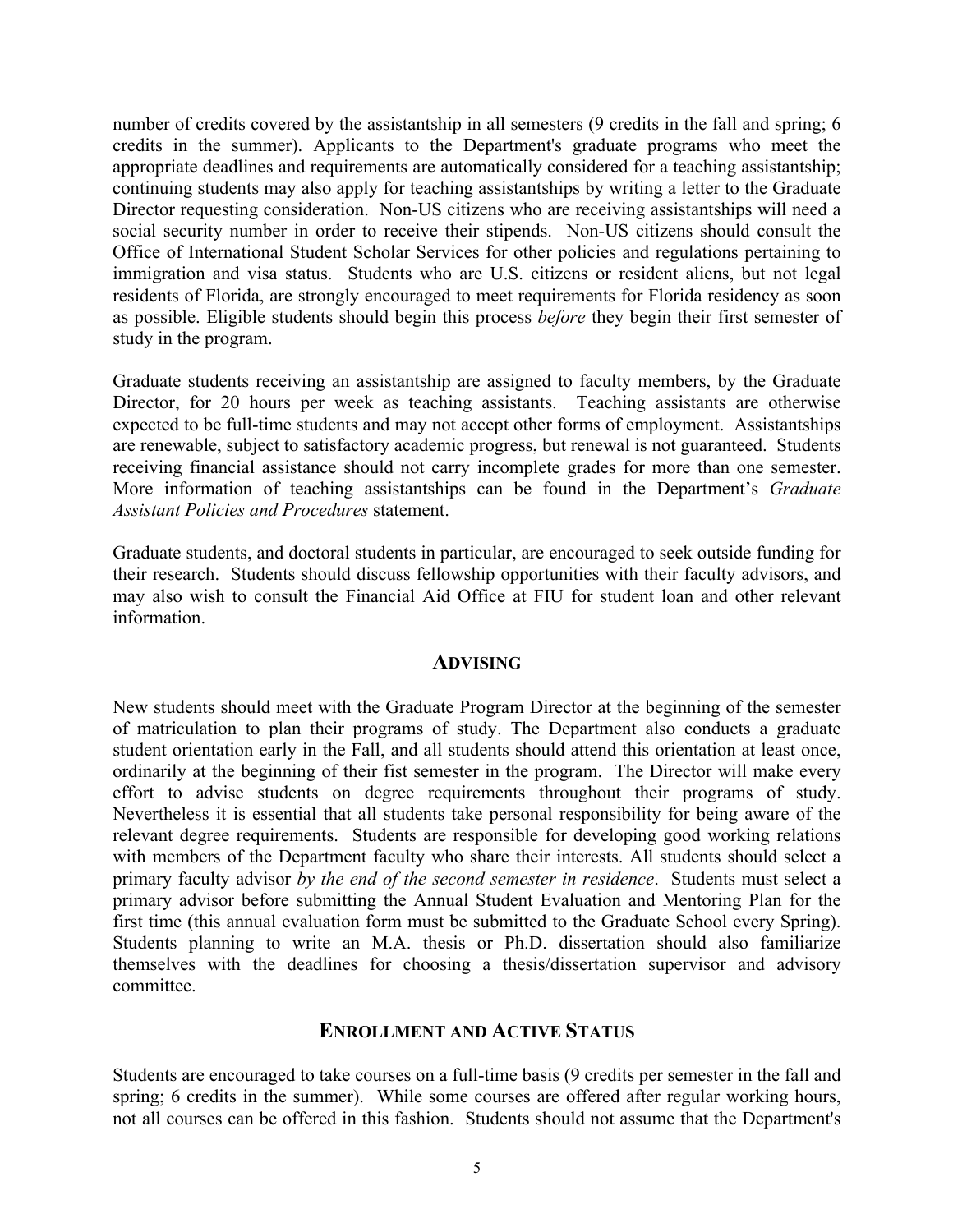degree requirements can be completed by taking only courses offered at night or on the weekends.

Lapses in enrollment for three or more consecutive semesters will result in automatic dismissal from the program, with no assurance of reinstatement, unless the student has been granted a leave of absence. Students may apply in writing for a leave of absence not to exceed two years. The Graduate Program Director, the Dean of SIPA, and the Dean of Graduate Studies must approve leave requests. To maintain active status in the graduate program, M.A. students must register for at least 3 credits per semester until they have earned 36 credits. Thereafter, they must register for at least 1 credit per semester to maintain active status. Ph.D. students must register for 3 credits per semester (fall and spring) to maintain active status until they been admitted to candidacy (approved D-2 form). Thereafter, they must register for at least 3 dissertation credits every semester (including summers) until graduation. Students must be registered for at least 3 credits in any semester in which an M-form or D-form is submitted to the Graduate School (see http://gradschool.fiu.edu/student-forms.shtml). *All students must be registered for credit, and apply for graduation, in the semester in which their degree is awarded.*

All M.A. students must complete degree requirements within six years of matriculation in the program. All Ph.D. students must complete degree requirements within nine years of matriculation in the program.

## **MASTER OF ARTS IN INTERNATIONAL STUDIES**

The M.A. program is designed to prepare students for careers in government, the business sector, non-governmental organizations, or international agencies, or for doctoral work in the social sciences and humanities. The M.A. degree program draws on the curricular resources of many different University departments. Members of the Department of Politics and International Relations itself also represent a variety of disciplines and perspectives. Faculty interests range from the traditional concerns of foreign policy and national security to contemporary global issues such as democratization, globalization, the environment, human rights, refugees, and social movements.

The School offers a variety of graduate certificate programs -- in fields such as African and African Diaspora Studies, Asian Studies, Conflict Resolution, European Studies, Latin American and Caribbean Studies, National Security Studies, Transnational and Comparative Studies -- and students may supplement their degree by earning such certificates. The Department encourages its students to pursue regional or topical certification in conjunction with their work in the M.A. program.

The M.A. degree program requires a minimum of 36 semester hours of credit at the graduate level. Students failing to maintain a 3.0 grade point average will be dismissed from the program. Undergraduate courses taken to satisfy prerequisites for graduate courses, or as a condition of admission, do not count toward the 36-hour minimum requirement.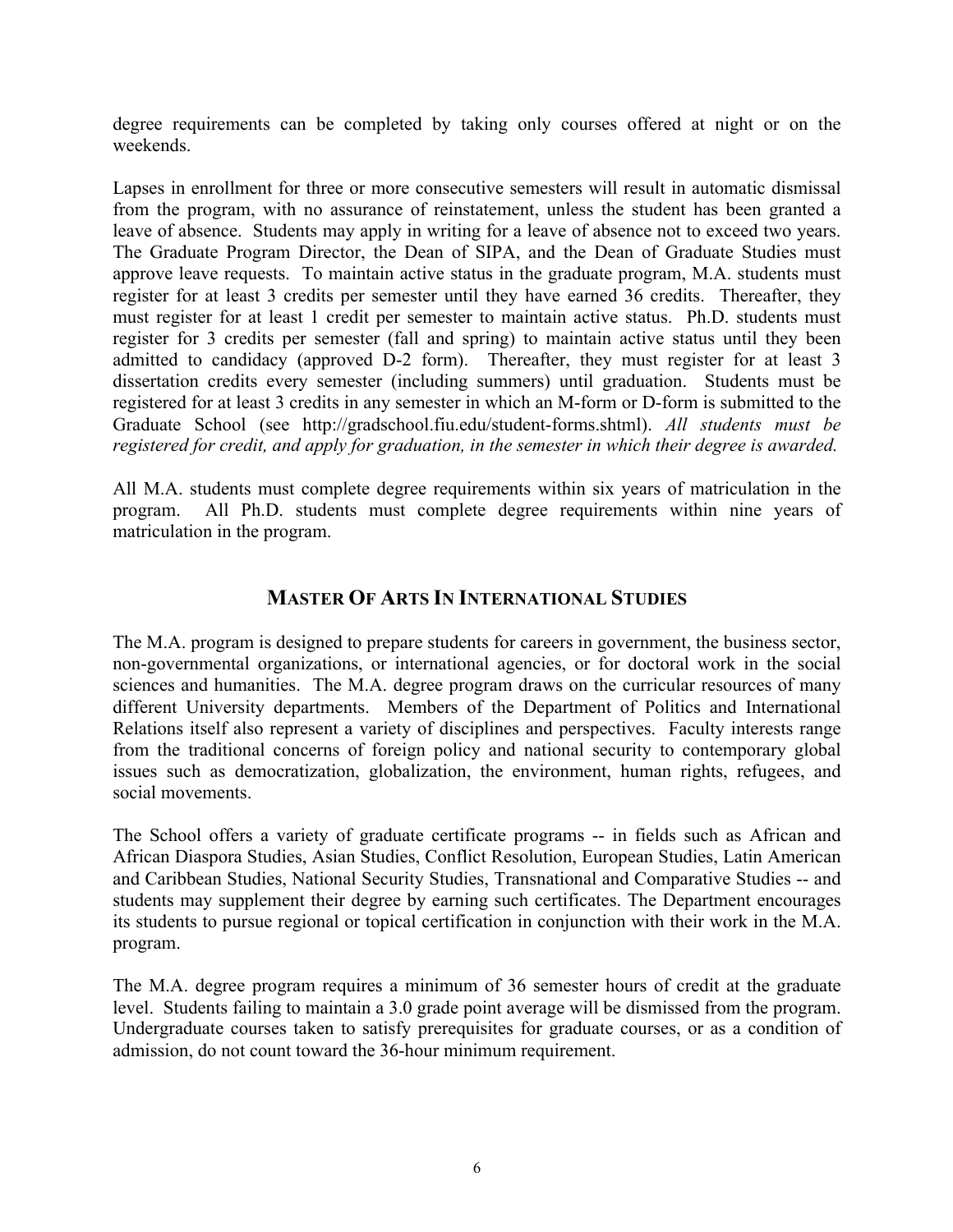#### *Core Requirements*

All M.A. students must complete a core sequence of five courses (15 credits), each of which is offered annually. Only in exceptional circumstances will courses for which credit is transferred replace core courses.

The M.A. program's five core courses are:

| <b>INR 5615</b> | Research Design in International Relations       |
|-----------------|--------------------------------------------------|
| <b>INR 5017</b> | Approaches to Area Studies                       |
| GEO 6473        | Space, Place and Identity                        |
| <b>INR 5609</b> | Contemporary Dynamics of International Relations |
| <b>INR 6706</b> | Political Economy of International Relations     |
|                 |                                                  |

#### *Field Requirements*

M.A. students also must select a major field of study in either (1) Global Institutions and Issues, or (2) International Relations and Foreign Policy, by taking three courses (9 credits) from an extensive list of approved courses in the social sciences. Students must take at least two courses offered by the Department of Politics and International Relations to satisfy the field requirement.

#### *Elective Credits*

To satisfy the program's elective requirement, students may take two additional courses (6 credits) from the M.A. field lists. Students wishing to elect other graduate-level courses offered by the University may do so with the permission of the Graduate Program Director.

## *Exit Options*

To complete degree requirements, M.A. students have the option of (a) writing a thesis; or (b) taking a comprehensive examination. Before electing either of these options, students must demonstrate competence in the use of a foreign language other than English. They are strongly encouraged to fulfill the language requirement as soon as possible. Examinations for reading competency are arranged by the Graduate Program Director, with the assistance of the Department of Modern Languages.

## *Thesis Exit Option*

Any student electing (a) to write a thesis will normally take 6 credit hours of thesis supervision and prepare a thesis proposal, subject to the approval of *three* members of the University graduate faculty. A graduate faculty member of the Department of Politics and International Relations must chair any thesis committee thus constituted. Students preparing a thesis must obtain the proper forms from the Graduate School and be aware of relevant deadlines.

An M.A. thesis is normally about 60 to 80 double-spaced pages, and it must conform to accepted standards of scholarship. It must also meet all of the Graduate School's formatting requirements (consult the online thesis preparation manual carefully). Students are encouraged to remain in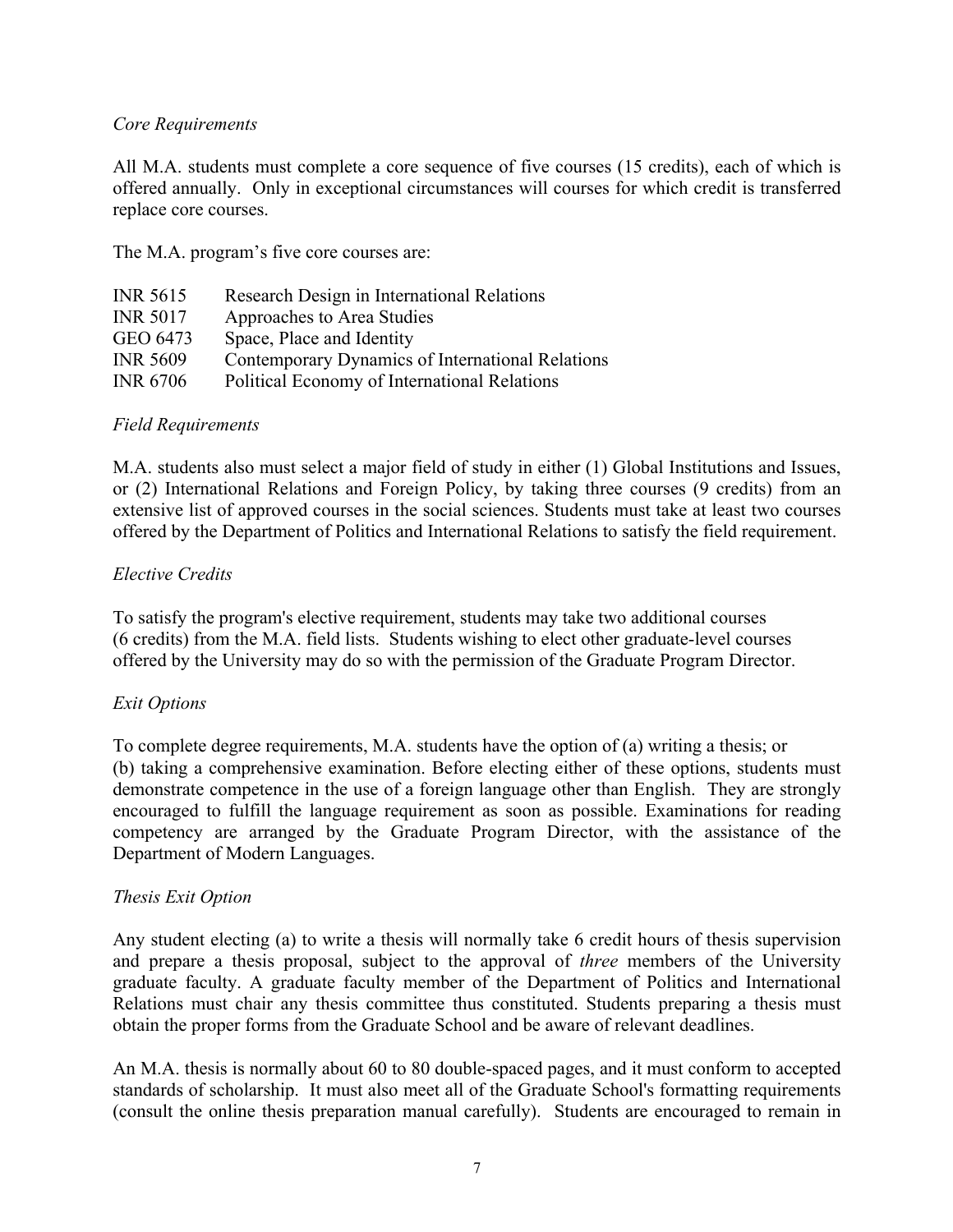close contact with members of their thesis committee. Students can expect considerable assistance on substantive, organizational and stylistic problems that they encounter. Nevertheless, it is their responsibility to write in clear, error-free English. Students submitting poorly written draft materials may be advised to secure the assistance of a professional editor at their own expense.

M.A. students should consult extensively with their principal faculty advisors before submitting the M-2 form and embarking on an M.A. thesis. There is no approved procedure for shifting to the comprehensive exam exit option once a student has begun registering for thesis credits. Before submitting the M-2 form, all M.A. students must complete online training in the Responsible Conduct of Research (see http://gradschool.fiu.edu/RCR.html) and submit the necessary certification form. Students whose research will involve human subjects must also submit certification of either IRB (Institutional Review Board) review or exemption with their M-2 form (see http://research.fiu.edu/irb/obtaining-approval/ ). Note that the IRB review process requires that both students and their thesis advisors complete and document the necessary IRB training.

No thesis may be approved until all three thesis committee members indicate that the student may defend it in a public examination. The thesis defense is a public event. Any member of the University community may attend, and the candidate may invite guests. After the candidate makes a brief presentation of findings, members of the thesis committee will ask questions as they see fit. The candidate and guests will then leave the examining room, and committee members may decide to accept the thesis, to specify revisions as a condition of acceptance, or to reject the thesis. In the last case, committee members will specify conditions under which they will participate in another defense. All such decisions are made by consensus.

If the thesis committee requires any changes in the thesis, the committee chair normally takes responsibility for insuring that the student makes them as required. All members of the committee, however, must sign an appropriately prepared first page of the final version of the thesis to indicate their approval.

In preparing theses for submission to the University Library, students must follow the University's *Regulations for Thesis/Dissertation Preparation*. This is not a task to be taken lightly, and students are advised to bear these guidelines in mind from the beginning of the drafting process. The School of International and Public Affairs and the Graduate School review all theses to assure that appropriate standards are met.

One final, approved copy of the thesis must be delivered to the Graduate Program Director.

## *Comprehensive Examination Exit Option*

Any student electing to take a written comprehensive examination must take six credit hours of course work in preparation for the exam (usually in the form of "Comps Prep" credits). The comprehensive examination should provide evidence of students' command of the field and its literature. It should not be thought of as a recital of bare facts or as an opportunity simply to summarize reading list materials. Students should be prepared to synthesize and evaluate a broad range of scholarship. Accordingly, the examination tests students' general training and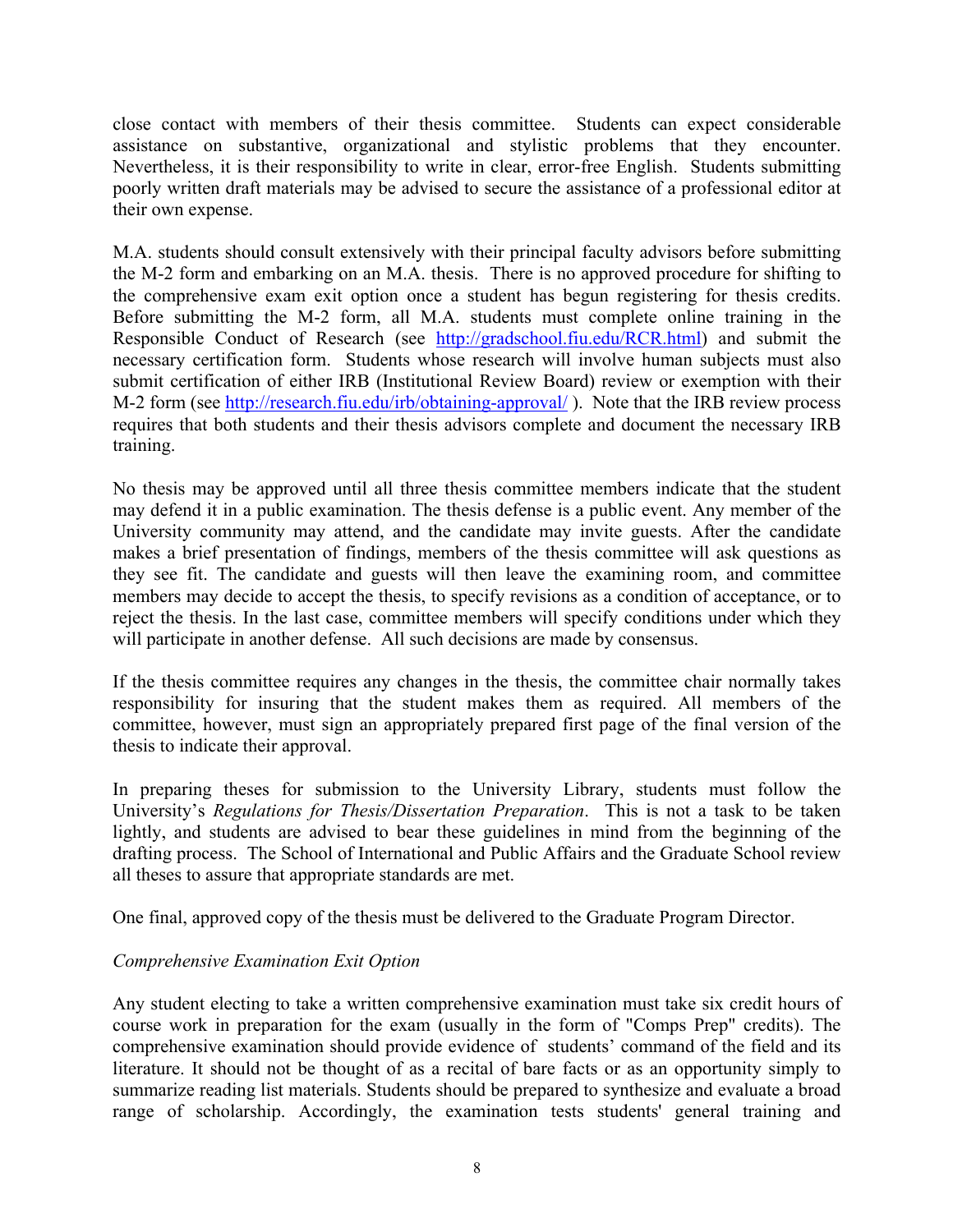intellectual maturity. Students should begin to prepare at least one full semester before scheduling the comprehensive examination. **The make up of the examining committee will be approved by the Graduate Program Director in consultation with the student.**

In consultation with the examination committee members, students should prepare focused but comprehensive reading lists covering material presented in the program's core courses and their major fields.

The comprehensive examination is six hours long (one day). Students must make specific arrangements to take the exam with the Graduate Secretary. The written exams are administered in a take-home, open-book, open-note format. Students may consult any and all resources available in their written responses as long as they are appropriately cited and referenced.

One part of the examination will cover the core sequence of courses, and the other part will cover the student's major field. In consultation with the Graduate Program Director, the student will select two examiners, one for each part. Each examiner will prepare two questions for their part of the exam. Students will answer three out of the four questions. Both examiners will grade all three questions with Distinction, Pass and Fail as possible grades. In case of a tie, the Graduate Program Director appoints a third assessor as tie-braker.

Students must pass at least one question from core and field to pass the examination. Students failing both parts of their comprehensive examination may take the entire examination again. If they fail either part of the second examination, they will be dismissed from the program. Students failing one part may take that part again and, if they fail again, they have one last opportunity to pass that part. Students must retake any failed part of the examination at the next scheduled opportunity to do so.

Students in the Ph.D. program who who have satisfied all other requirements for the M.A. degree apart from the exit requirement are also eligible to receive an M.A. degree under the nonthesis (comprehensive exam) exit option. Passing the doctoral comprehensive examinations serves as equivalent to the M.A. comprehensive examination. Ph.D. students who have satisfied these requirements should consult with the Graduate Program Director about the necessary paperwork and procedures to receive the M.A. degree in the course of their Ph.D. studies.

## **DOCTOR OF PHILOSOPHY IN INTERNATIONAL RELATIONS**

global issues such as democratization, globalization, the environment, gender equality, human The International Relations doctoral program offers a rigorous, interdisciplinary approach to the study of continuity and change in global affairs. Doctoral students have entered this program from many countries around the world, including Albania, Argentina, Barbados, Belarus, Brazil, China, Colombia, Dominican Republic, Ecuador, Ethiopia, France, Germany, Ghana, Haiti, Italy, Japan, Jordan, Mexico, Nepal, the Netherlands, Nicarargua, Oman, Peru, Russia, Republic of Georgia, Spain, Thailand, Turkey, Uganda, Ukraine, South Korea, and Venezuela. Members of the faculty represent a variety of disciplines and perspectives, including international relations, political science, geography, history, and economics. The research interests of faculty range from the traditional concerns of foreign policy and national security to contemporary rights, refugees,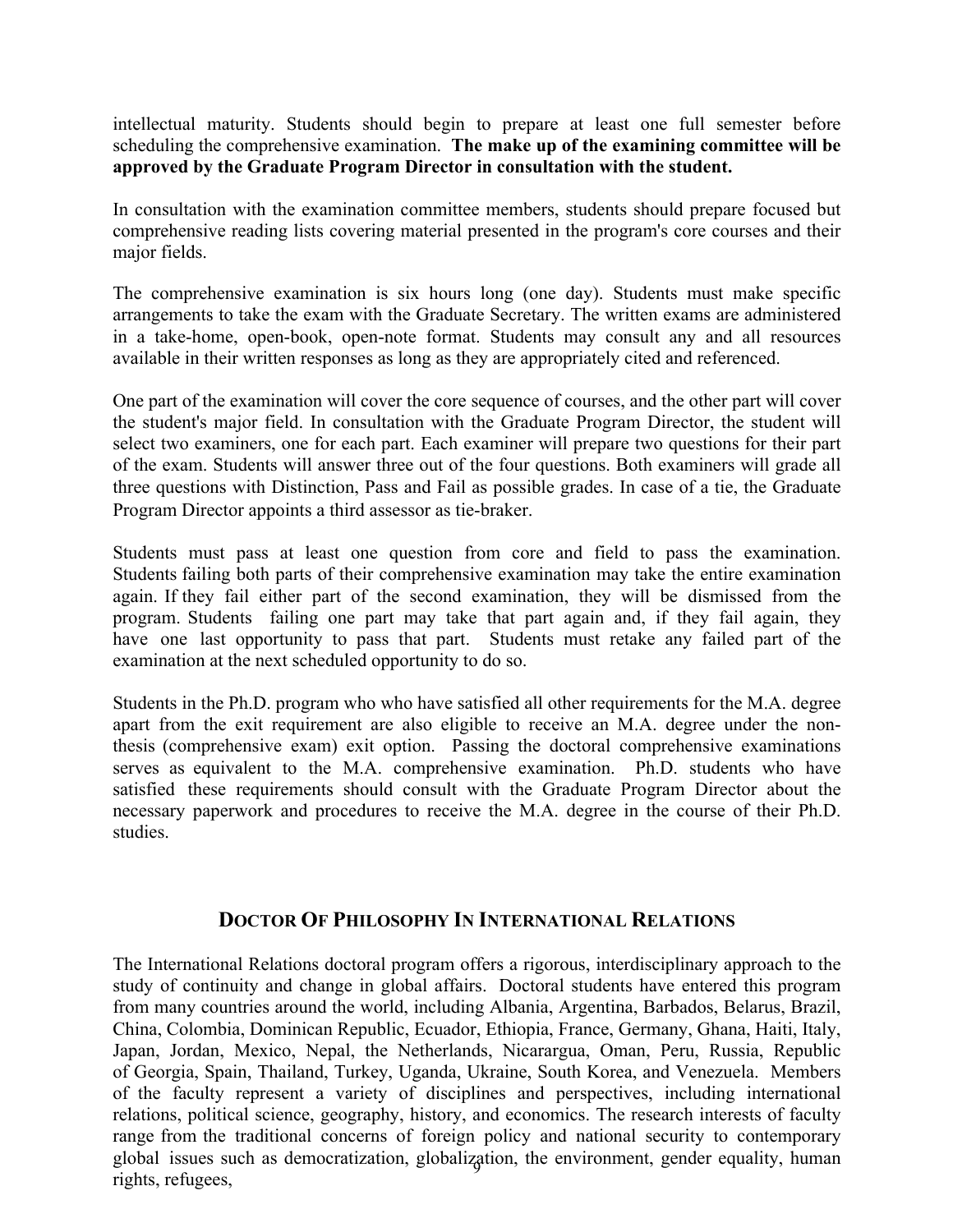and social movements. Faculty also have regional interests that range across Africa, Central Asia, East Asia, Europe, Latin America and the Caribbean, the Middle East, and Russia.

The School of International and Public Affairs offers a variety of graduate certificate programs - in fields such as African and African Diaspora Studies, Asian Studies, Conflict Resolution, European Studies, Latin American and Caribbean Studies, National Security Studies, Transnational and Comparative Studies -- and students may supplement their degree by earning such certificates. The Department encourages its students to pursue regional or topical certification in conjunction with their work in the Ph.D. program.

The Ph.D. program requires a minimum of 75 semester hours of credit at the graduate level, including a minimum of 15 credits of dissertation supervision (pass/fail). Students failing to maintain a 3.0 grade point average will be dismissed from the program. Undergraduate courses taken to satisfy prerequisites for graduate courses, or as a condition of admission, will not count toward graduate requirements.

#### **Core Sequence (15 credits)**

All students must complete a core sequence of five courses (15 credits). Only in exceptional circumstances will courses for which credit is transferred replace core courses.

The Ph.D. program's six core courses are:

| <b>INR 5615</b> | Research Design in International Relations       |
|-----------------|--------------------------------------------------|
| <b>INR 6604</b> | International Relations Theory I                 |
| <b>INR 6608</b> | Contemporary International Relations Theory      |
| <b>INR 5609</b> | Contemporary Dynamics of International Relations |

These required courses are generally offered once each year. Students should take the core courses as soon as possible, when they are offered, but should also seize the opportunity to take specialized courses relevant to their research programs and that may be offered less frequently.

\*Doctoral students on Teaching Assistantship are required to take an additional one-credit teaching course POS5702 Teaching Political Science or INR5945 Graduate Pedagogy in the Fall semester when they start the graduate program.

Second methods course from the following list (or another methods course approved by the Graduate Program Director):

- INR 5616 Qualitative and Interpretive Methods in International Relations
- POS 5706 Graduate Seminar in Political Science Research Methods
- ECO 7424 Econometric Methods 1
- ANG 6480 Ethnohistorical Research Methods
- ANG 6497 Oualitative Research Methods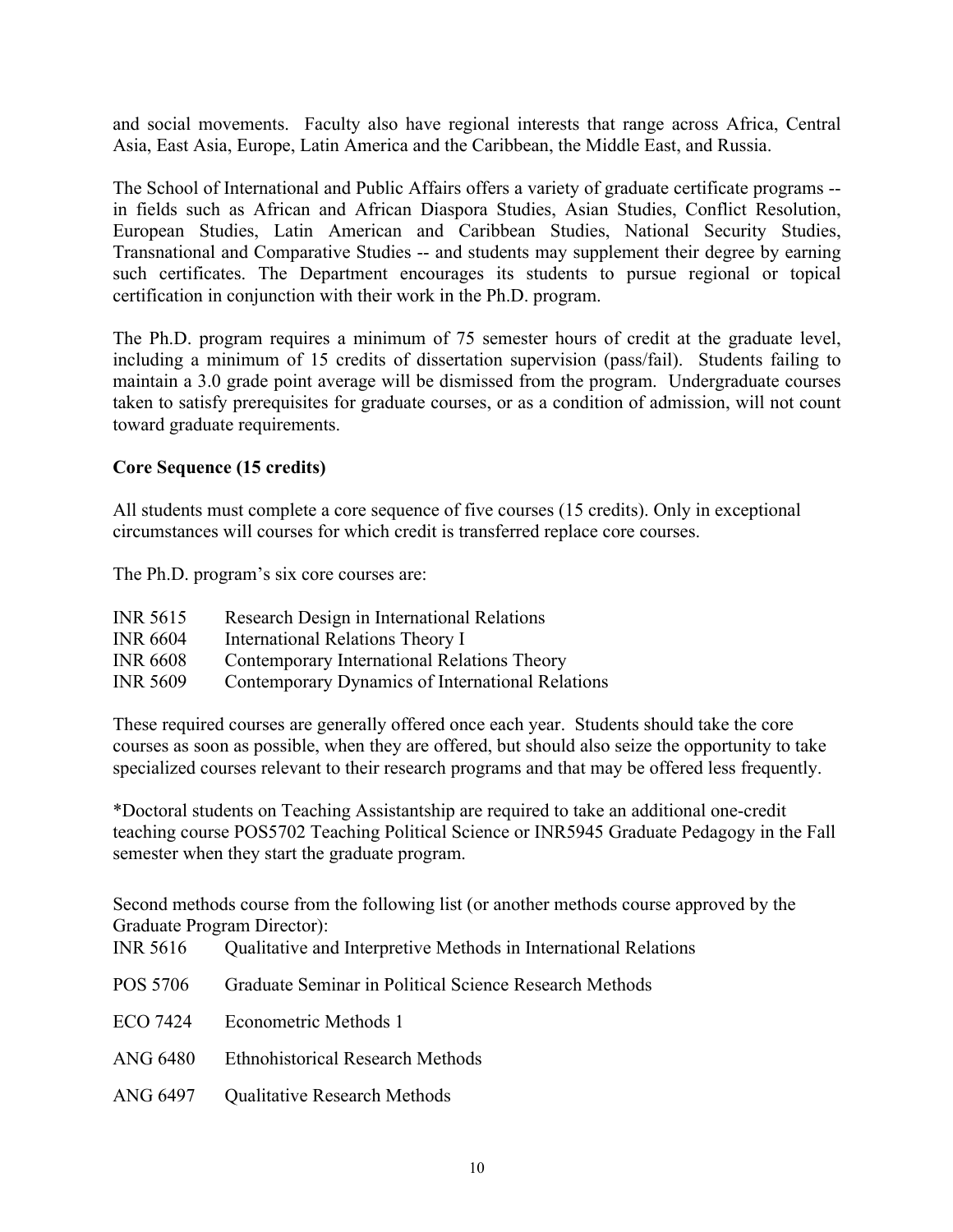- GIS 5935 Topics in GIS
- PAD 7705 Applied Quantitative Analysis I
- PAD 7707 Applied Quantitative Analysis II

PAD 7703C Empirical Methods in Public Administration

#### **Fields selection:**

- a. Global Political Economy and Development
- b. Comparative Area Studies
- c. Foreign Policy and Security Studies
- d. Global Governance, International Law and International Ethics

## **Gateway courses (9 credits)**

Each field has one or two gateway courses. Students take three gateway courses out of four fields.

- Global Political Economy and Development: INR 6706 Political Economy of IR
- Comparative Area Studies: INR 5017 Approaches to Area Studies
- Foreign Policy and Security Studies: INR 6338 Strategic Studies
- Global Governance, International Law and International Ethics

INR 5409 Int'l Law I

**OR** 

INR 5507 Int'l Organizations

# **Major and Minor Fields (15 credits)**

Students must select a major field of study in (1) Global Political Economy and Development (2) Comparative Area Studies (3) Foreign Policy and Security Studies, or (4) International Law by taking three courses (9 credits) from a list of approved courses. Students must also select a minor field of study consisting of at least two courses (6 credits), (a) by choosing a second field from the above list, (b) by taking a Ph.D. field in some other teaching unit of the University, or (c) by creating a field in consultation with the Graduate Program Director and three members of the University faculty.

# **Electives (15 credits)**

To satisfy the Ph.D. program's elective requirement, students must take 15 credits of additional course work, including independent study courses. Students wishing to elect a course or courses offered elsewhere in the University may do so with permission of the Graduate Program Director.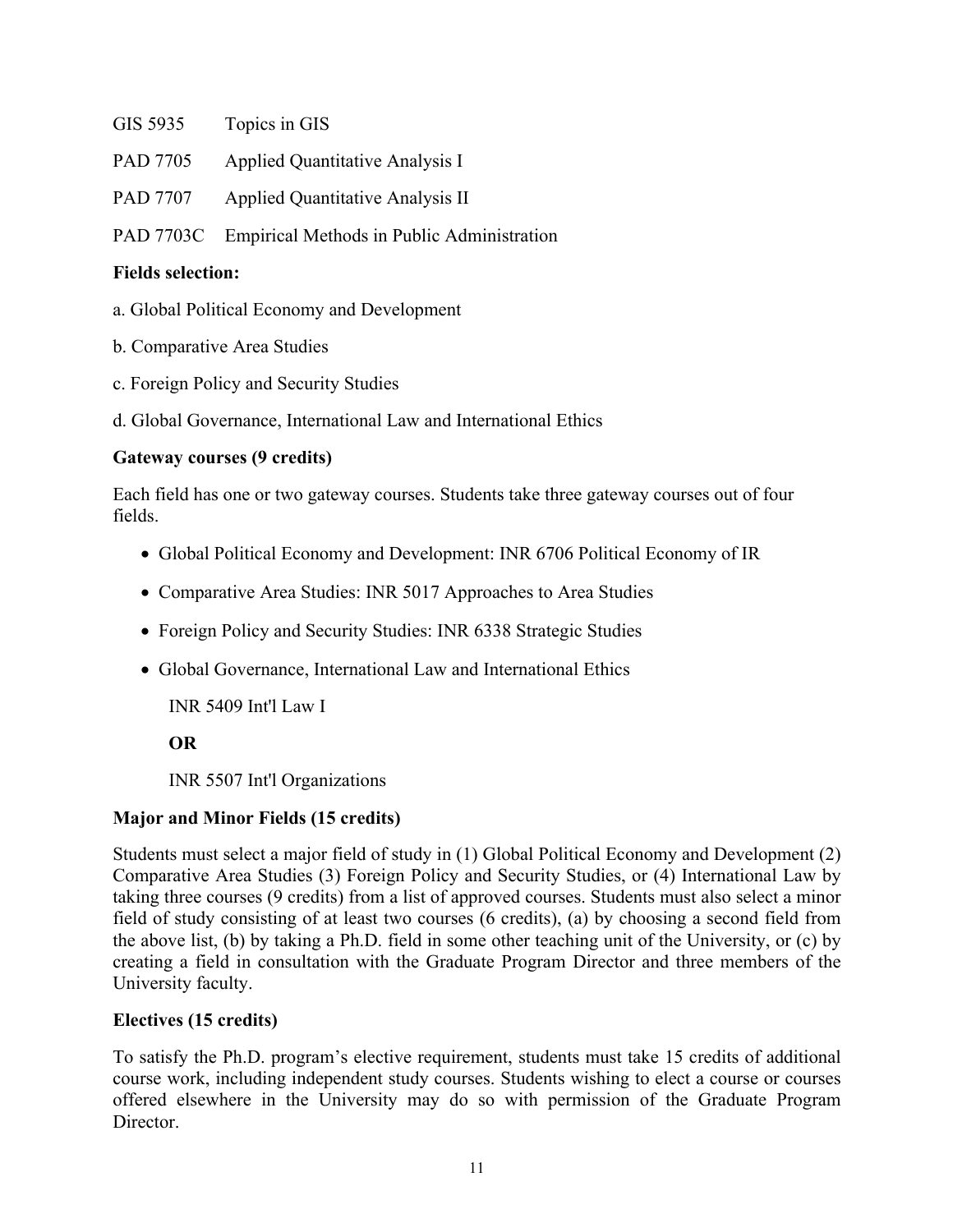#### *Yearly Evaluations of Doctoral Students*

The University requires an evaluation of all doctoral students in the program on a yearly basis. At the pre-dissertation stage, students are evaluated by their advisors or by the Graduate Director in a face-to-face consultation. At the dissertation stage, students must be evaluated by their entire dissertation committee in a formal meeting to discuss and review dissertation progress. These meetings are supplemented with an electronic annual evaluation of the student's accomplishments and progress in the program. The electronic evaluation process is *student initiated* and requires the approval of many faculty and administrators. As a result, please begin this process in early April to ensure it is completed before faculty leave for summer. A late annual evaluation can create problems (registration holds, petitions, etc.), so please be vigilant in checking up on the approvals process (and feel free to contact the Graduate Director if there are any problems).

## *Foreign Language Proficiency*

Students must show a level of proficiency in one language other than English that is sufficient for the conduct of scholarly research in regions where that language is spoken. Students can provide proofs of proficiency in a foreign language (e.g., certificates, courses taken in a foreign language, etc.). Alternatively, the Graduate Director will arrange foreign language proficiency exams for them. Students are strongly encouraged to fulfill the language requirement as soon as possible, and in any case before taking their comprehensive examinations.

#### **PhD Comprehensive Examinations (6 credits)**

All Ph.D. students must meet the foreign language requirement before taking written comprehensive examinations. Within 6 months of completing the foreign language requirement and 54 hours of course work with a minimum 3.0 grade point average, students must sit for written comprehensive examinations on the core sequence and in their major and minor fields. Students may sit for comprehensive examinations during the term in which they complete these requirements.

Students should begin to prepare for comprehensive examinations at least one full semester before scheduling them. In consultation with the Graduate Program Director and likely committee members, students should prepare focused but comprehensive reading lists for the three areas that they are to be tested on. One of these areas covers materials presented in the program's core courses. The other two areas should reflect students' particular interests in their major and minor fields.

Comprehensive examinations should provide evidence of students' command of the field and its literature. It should not be thought of as a recital of bare facts or as an opportunity simply to summarize reading list materials. Students should be prepared to synthesize and evaluate a broad range of scholarship. Accordingly, examinations test students' general training, intellectual maturity and overall readiness to undertake a dissertation.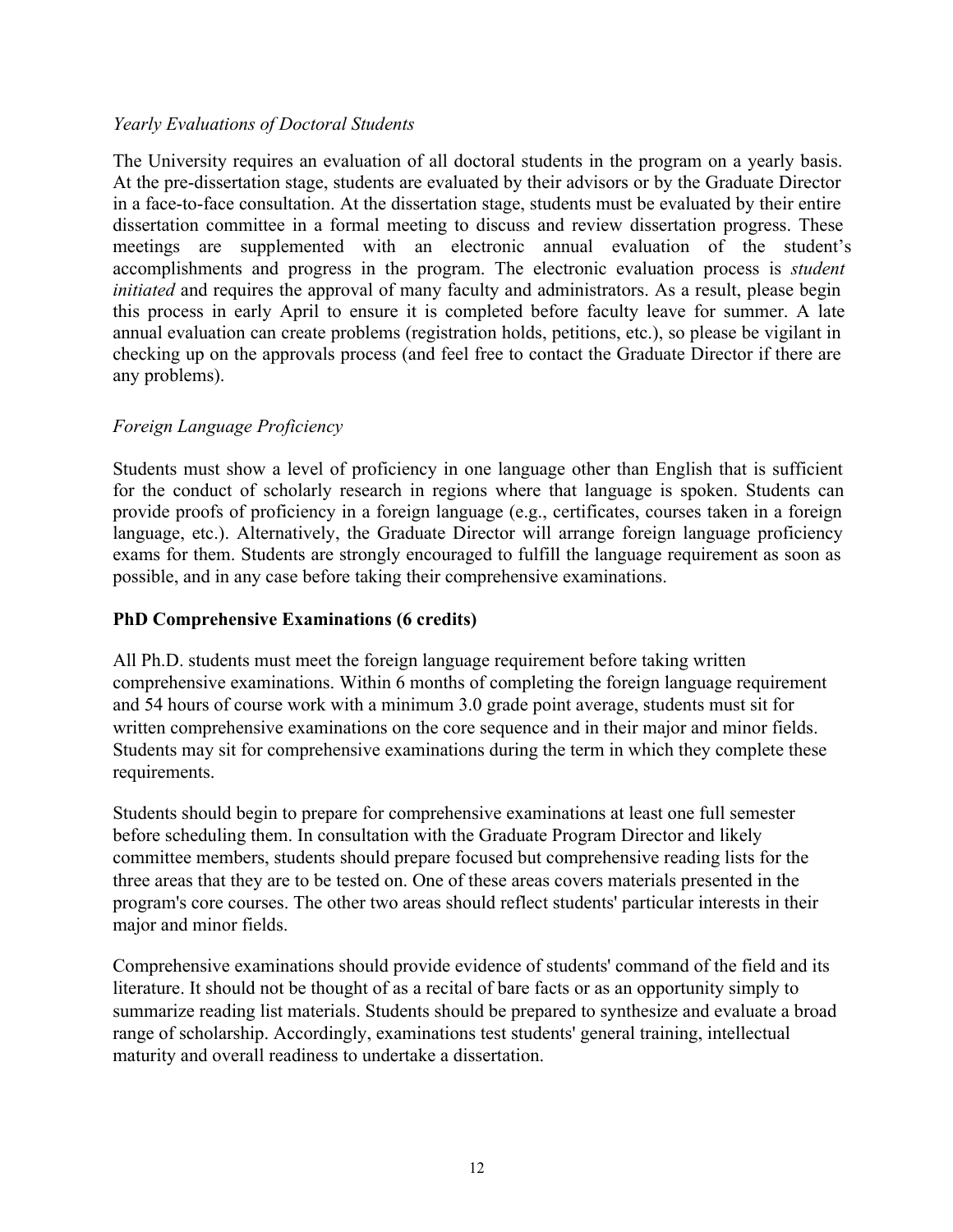Comprehensive examinations consist of three written examinations corresponding to the three areas (core, major field, and minor field) for which students have prepared. Each examination is graded separately, with Distinction, Pass and Fail as possible grades. Students will normally take the written examinations on two separate days one week apart, six hours each day. The written exams are administered in a take-home, open-book, open-note format. Students may consult with any and all resources available in their written responses as long as they are appropriately cited and referenced

In consultation with the Graduate Program Director, the student will select five examiners, two for the core exam, two for major field exam, and one for minor field exam. The student needs to fill out a comprehensive examination scheduling form (obtained from the Graduate Secretary), and submit the form with the signatures of all examiners for the Graduate Director's approval at least four weeks prior to the first scheduled examination date.

The first day of the examination will consist of questions covering material presented in the core courses. Each of the two selected examiner for the core exam will prepare two questions, and the student will answer three out of four questions in the six hours allotted. Both examiners will grade the entire examination. If both examiners award a grade of Pass or above, the first day examination is awarded a passing grade. If one examiner gives the core examination a grade of Fail and the other examiner gives a grade of Pass, the Graduate Director will appoint a third reader.

The second day will consist of two examinations covering students' major and minor fields. The three selected examiners (two for the major field exam and one for the minor field exam) will write two questions each. Students will answer two questions for the major field and one for the minor field. Examiners will grade all answers on the part of the examination for which they have written questions. If both examiners give the major field examination a grade of Pass or above, that part is awarded a passing grade. If one major field examiner gives the major field examination a grade of Fail and the other examiner gives a grade of Pass, the Graduate Director will appoint a third reader. If both major field examiners give the major field examination a grade of Fail, that part is awarded a Fail grade. If the minor field examiner gives the minor field examination a grade of Pass or above, that part is awarded a passing grade. If the minor field examiner gives the minor field examination a grade of Fail, that part is awarded a Fail grade.

If a student fails an exam, he or she will have one opportunity to retake the exam before being dismissed from the program.

On successful completion of the examination process, students should submit the necessary paperwork to the Graduate Director for advancement to candidacy. Students may take "Dissertation" credits only after the D-2 form is approved and they have advanced to candidacy. Students who have passed their doctoral comprehensive examinations, and who have met the requirements for the M.A. in International Studies, are eligible to apply for an M.A. degree in the course of their Ph.D. studies. Students who wish to apply for an M.A. degree while continuing to pursue their Ph.D. should consult the Graduate Director about the necessary procedures and paperwork.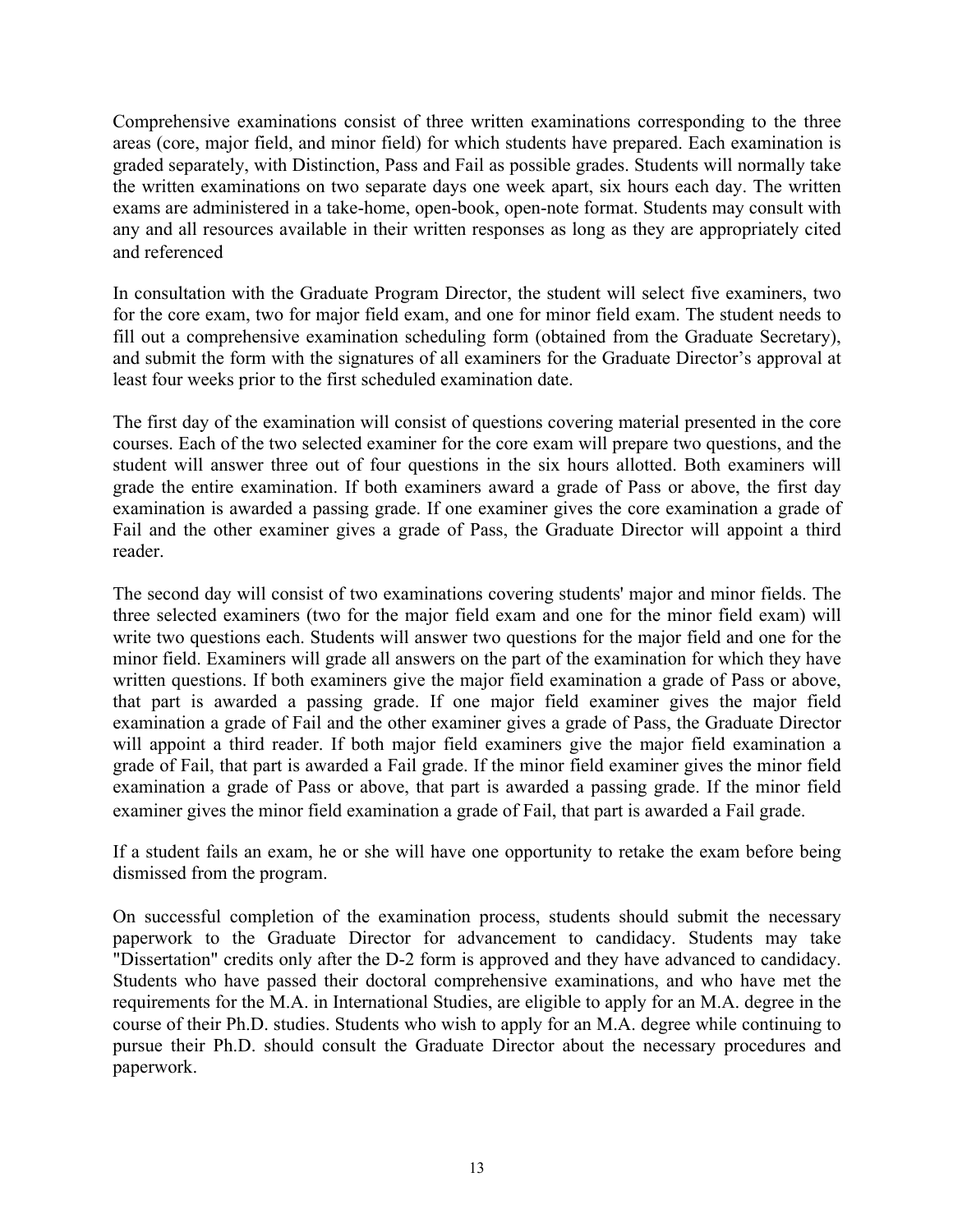#### *Dissertation Proposal*

Within three months of passing comprehensive examinations, students should publicly present a dissertation proposal of roughly 20-30 pages. Dissertation proposals should clearly identify a research question and explain why it is important, they should discuss the literature relevant to that question, they should spell out the student's own tentative answer to the research question, and they should formulate a convincing research plan and methodology for defending that answer.

Each dissertation proposal must be acceptable to a committee of at least four qualified scholars who agree to serve as members of that student's dissertation committee. Students are responsible for forming a dissertation committee, with assistance from and approval of the Graduate Director. Students must provide their dissertation committee members ample time to review the proposal before the scheduled proposal defense.

The committee chair, who is primarily responsible for detailed supervision of the student's work, must be a regular member of the Department of Politics and International Relations graduate faculty and must have "dissertation advisor status." Two other members of the committee must also be drawn from the graduate faculty of the Department. A fourth member of the committee must be a member of the graduate faculty at FIU, but *not* a member of the Department of Politics and International Relations. In some circumstances, an appropriately qualified scholar or specialist not affiliated with FIU may be approved as fifth member of the committee, but students should keep in mind that the committee will be required to meet *in person* on several occasions.

Circumstances may require changes in the membership of dissertation committees. Students may request changes in committee membership, after consulting with the Graduate Director, by submitting the necessary paperwork to the Graduate School.

Once the dissertation proposal has been successfully defended, students must prepare a "shortform" version of the proposal in accordance with Graduate School regulations to be submitted to the Graduate School along with form D-3. Students whose research will involve human subjects must also submit certification of either IRB (Institutional Review Board) review or exemption with their D-3 form (see http://research.fiu.edu/irb/obtaining-approval/). Note that the IRB review process requires that both students and their dissertation advisors complete and document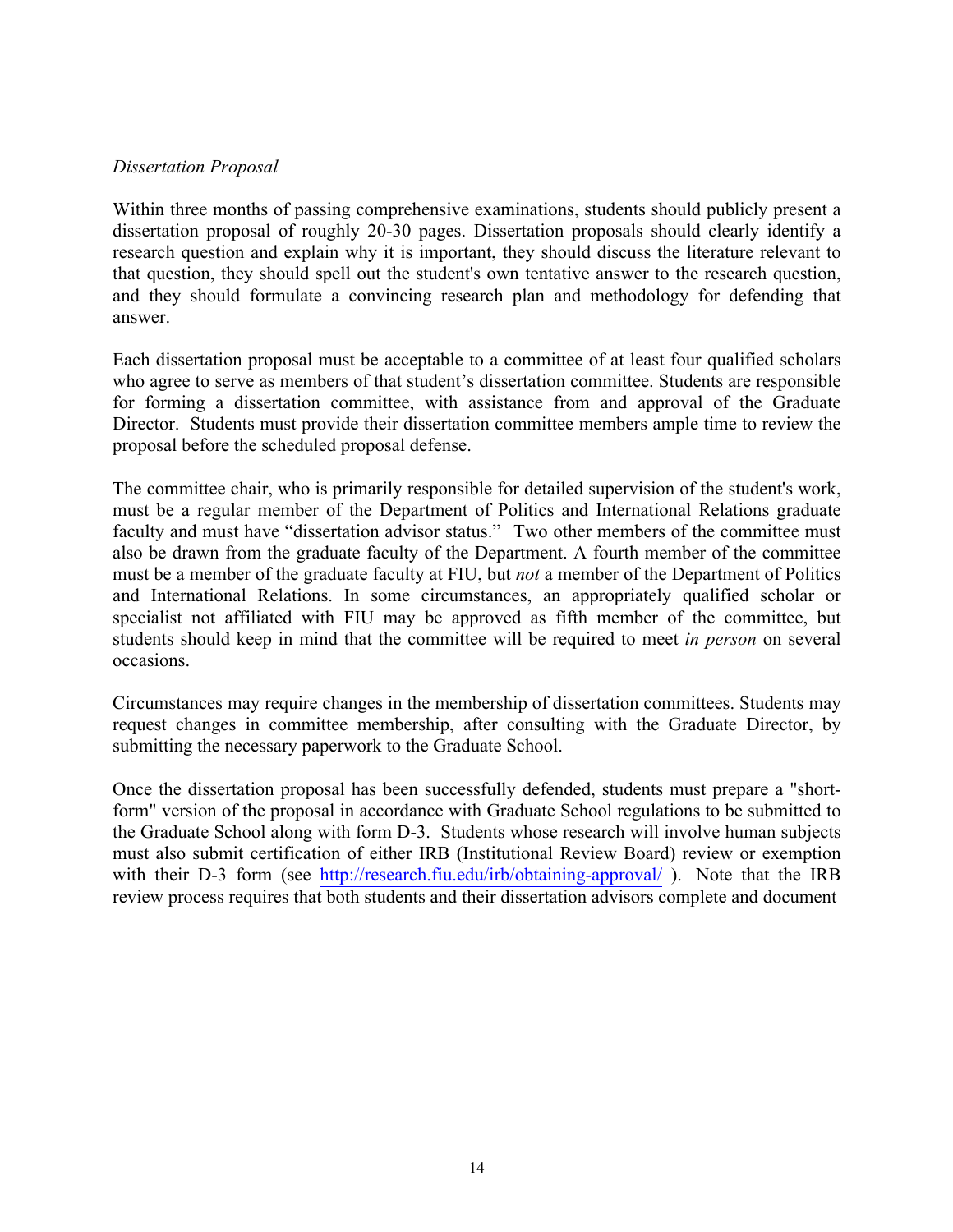the necessary IRB training. Students should familiarize themselves in detail with the relevant deadlines and format for the D-3 form.

#### *The Dissertation*

Many dissertations in international relations involve research away from the University. Candidates may work on their dissertations wherever they choose, but they must register for 3 Dissertation credits in each semester (including the summer) from the time they advance to candidacy until (and including) the semester in which they receive their degree.

Dissertations in International Relations average 200-300 double-spaced pages (this is the equivalent of a 130-180 page book). Students are encouraged to remain in close contact with members of their dissertation committee. At the end of each Spring term, they are required to meet with their dissertation committee and complete their annual evaluation. Students can expect considerable assistance on substantive, organizational and stylistic problems that they encounter. Nevertheless, it is their responsibility to write in clear, error-free English. Students submitting poorly written draft materials may be advised to secure the assistance of a professional editor at their own expense.

All dissertations must follow the University's *Regulations for Thesis/Dissertation Preparation*. This is not a task to be taken lightly. Students are strongly advised to familiarize themselves with these guidelines before they begin writing and to follow them scrupulously at every stage. The School of International and Public Affairs and the Graduate School reviews all dissertations to assure that appropriate standards are met.

## *Dissertation Defense*

A completed draft of a dissertation is ready to defend only after it has been approved for defense by the dissertation committee chair and all other committee members. At that time, candidates will submit to the Graduate School an application for a dissertation defense which dissertation committee members must sign. The application must be filed by the appropriate deadline, which can found on the Graduate School website (gradschool.fiu.edu/calendar-deadlines/). When considering the deadlines and scheduling, please keep in mind that the SIPA Dean's Office will need at least a week to review the D-5 form and the complete dissertation before it is forwarded to the Graduate School. The Graduate School will publish notice of the defense in a monthly calendar distributed to the University community.

The dissertation defense is a public event. Any member of the University community may attend, and the candidate may invite guests. After the candidate makes a brief presentation of findings, members of the dissertation committee will ask questions as they see fit. The candidate and guests will then leave the examining room, and committee members may decide to accept the dissertation, to specify revisions as a condition of acceptance, or to reject the dissertation. In the last case, committee members will specify conditions under which they will participate in another defense. All such decisions are made by consensus.